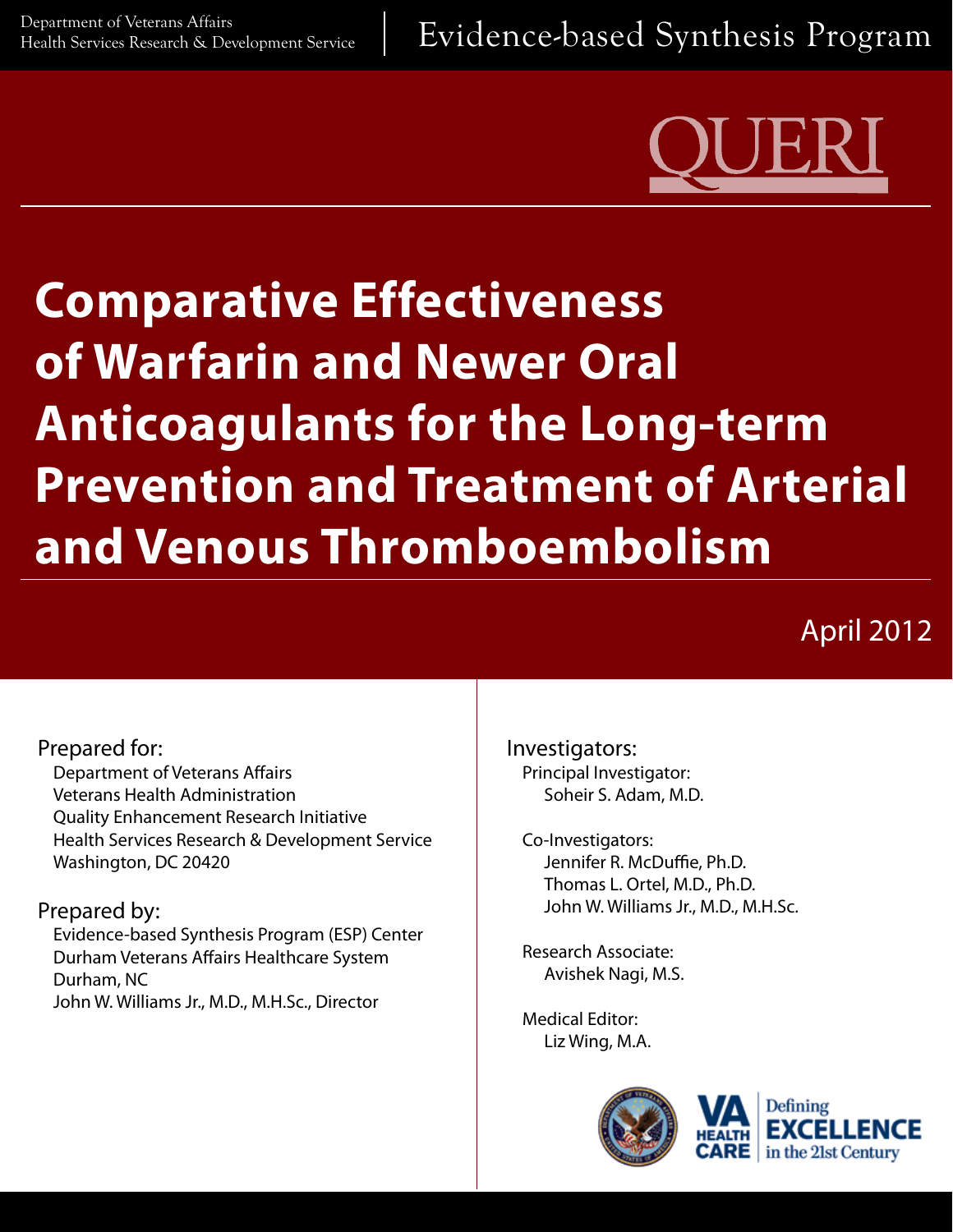## **PREFACE**

Quality Enhancement Research Initiative's (QUERI's) Evidence-based Synthesis Program (ESP) was established to provide timely and accurate syntheses of targeted healthcare topics of particular importance to Veterans Affairs (VA) managers and policymakers, as they work to improve the health and healthcare of Veterans. The ESP disseminates these reports throughout VA.

QUERI provides funding for four ESP Centers and each Center has an active VA affiliation. The ESP Centers generate evidence syntheses on important clinical practice topics, and these reports help:

- develop clinical policies informed by evidence,
- guide the implementation of effective services to improve patient outcomes and to support VA clinical practice guidelines and performance measures, and
- set the direction for future research to address gaps in clinical knowledge.

In 2009, the ESP Coordinating Center was created to expand the capacity of QUERI Central Office and the four ESP sites by developing and maintaining program processes. In addition, the Center established a Steering Committee comprised of QUERI field-based investigators, VA Patient Care Services, Office of Quality and Performance, and Veterans Integrated Service Networks (VISN) Clinical Management Officers. The Steering Committee provides program oversight, guides strategic planning, coordinates dissemination activities, and develops collaborations with VA leadership to identify new ESP topics of importance to Veterans and the VA healthcare system.

Comments on this evidence report are welcome and can be sent to Nicole Floyd, ESP Coordinating Center Program Manager, at nicole.floyd@va.gov.

 **Recommended citation:** Adam SS, McDuffie JR, Ortel TL, Nagi A, Williams JW Jr. Comparative Effectiveness of Warfarin and Newer Oral Anticoagulants for the Long-term Prevention and Treatment of Arterial and Venous Thromboembolism. VA-ESP Project #09-010; 2012.

This report is based on research conducted by the Evidence-based Synthesis Program (ESP) Center located at the Durham VA Medical Center, Durham, NC, funded by the Department of Veterans Affairs, Veterans Health Administration, Office of Research and Development, Quality Enhancement Research Initiative. The findings and conclusions in this document are those of the author(s) who are responsible for its contents; the findings and conclusions do not necessarily represent the views of the Department of Veterans Affairs or the United States government. Therefore, no statement in this article should be construed as an official position of the Department of Veterans Affairs. Potential conflicts of interest: Dr. Ortel: *Grants:* GlaxoSmithKline, Eisai, Daichi Sankyo, Pfizer; *Consultancy:* Boehringer Ingelheim. No other investigators have any affiliations or financial involvement (e.g., employment, consultancies, honoraria, stock ownership or options, expert testimony, grants or patents received or pending, or royalties) that conflict with material presented in the report.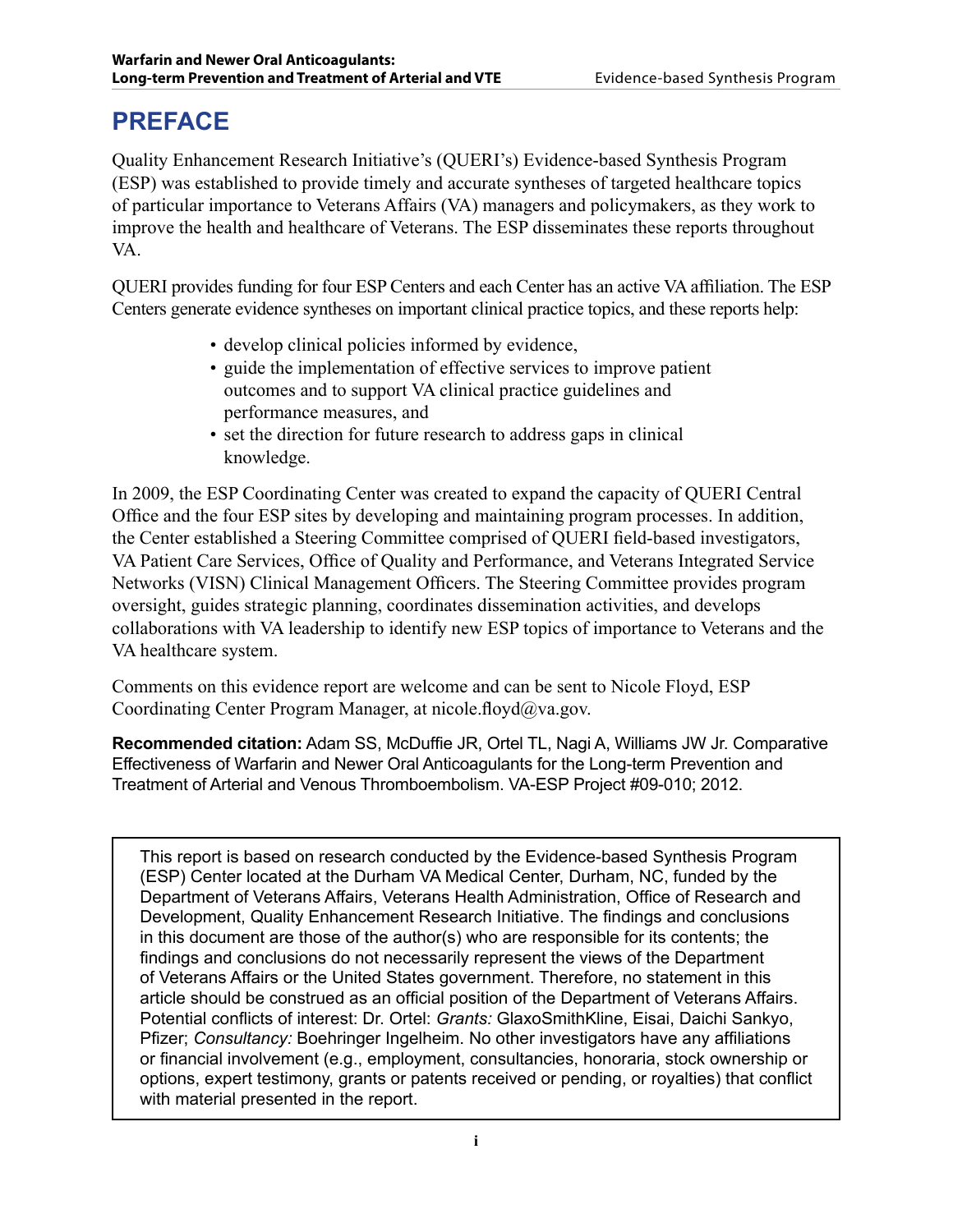## **EXECUTIVE SUMMARY**

#### **BACKGROUND**

Thromboembolic diseases represent a major public health burden and are associated with significant morbidity and mortality. For over 50 years, vitamin K antagonists (VKAs) have been the mainstay of treatment and prophylaxis of thromboembolism. There are many indications for VKA, including primary prevention of systemic embolism in nonvalvular atrial fibrillation (AF) and mechanical prosthetic heart valves. Other indications include secondary prophylaxis following venous thromboembolism (VTE) and preventing stroke in patients with a mural thrombus following myocardial infarction.

In North America, warfarin is the most widely used VKA. In 2004, more than 30 million prescriptions for warfarin were written in the United States. Warfarin significantly reduces the risk for thromboembolic complications in AF, mechanical heart valves, and VTE. However, warfarin therapy has several disadvantages, including its narrow therapeutic window and wide interindividual and intraindividual variability in anticoagulant effect. This variability dictates the need for continuous and regular monitoring, using the international normalized ratio (INR), to maintain patients within the desired therapeutic range. Even with regular monitoring, 30 to 50 percent of INR values fall outside the target range. Furthermore, patients find repeated venipuncture for INR monitoring tedious, and health care providers find it costly.

Over the past decade, several novel oral anticoagulants have emerged. These anticoagulants fall under two drug classes: (1) factor Xa (FXa) inhibitors and (2) direct thrombin inhibitors (DTIs). These drugs characteristically have a predictable anticoagulant effect, eliminating the need for routine monitoring. Moreover they have a faster onset of action, and there is no need to overlap with a parenteral agent when starting thromboprophylaxis—as is the case with warfarin. Warfarin reversal is necessary in some cases of overanticoagulation, which can be achieved using specific products and according to established guidelines. Despite the shorter half-life of new oral anticoagulants compared with warfarin, there are well-founded concerns over the lack of specific antidotes to reverse their anticoagulant effect in a timely fashion in case of bleeding or in preparation for a procedure. These concerns are more pronounced in elderly patients and those with renal impairment. Furthermore, drug acquisition costs are much higher for the newer anticoagulants than for warfarin.

This review was commissioned by the Evidence-based Synthesis Program of the Department of Veterans Affairs (VA) to evaluate newer anticoagulants compared with warfarin. The topic was nominated after a topic refinement process that included a preliminary review of published peerreviewed literature, consultation with internal partners and investigators, and consultation with key stakeholders. We further developed and refined the following key questions (KQs) based on the review of published peer-reviewed literature in consultation with VA and non-VA experts:

Key Question 1. For patients with chronic nonvalvular AF, what is the comparative effectiveness of long-term anticoagulation using newer oral anticoagulants versus warfarin on stroke incidence, mortality, health-related quality of life (HRQOL), and patient treatment experience?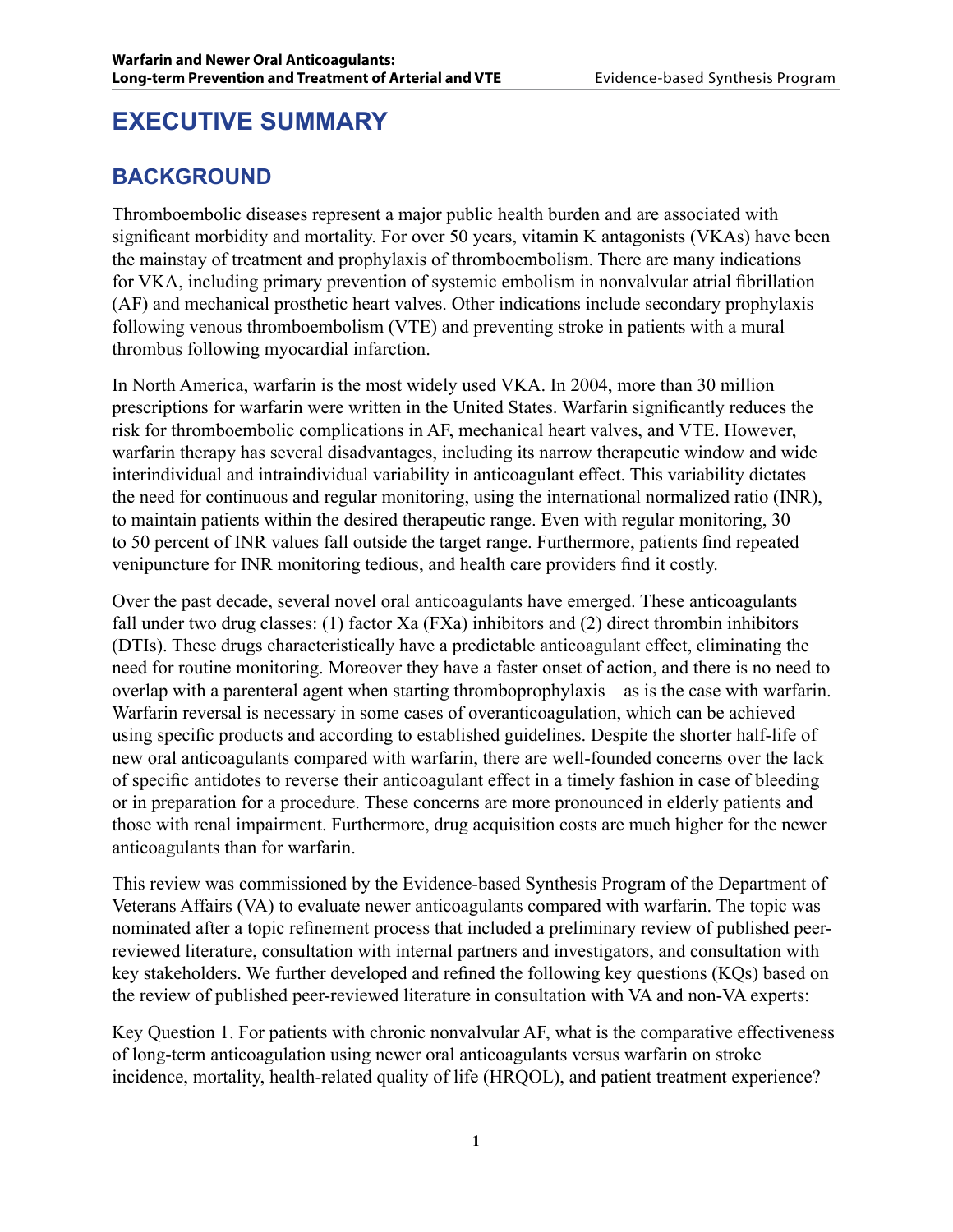Key Question 2. For patients with venous thromboembolism, are there differential effects of newer oral anticoagulants versus warfarin or low molecular weight heparins on recurrent thromboembolism, mortality, HRQOL, and patient treatment experience?

Key Question 3. For patients with mechanical heart valves, what is the comparative effectiveness of newer oral anticoagulants versus warfarin on the incidence of thromboembolic complications, mortality, HRQOL, and patient treatment experience?

Key Question 4. When used for long-term anticoagulation treatment, what is the nature and frequency of adverse effects for newer oral anticoagulants versus warfarin?

#### **METHODS**

We searched MEDLINE<sup>®</sup> (via PubMed<sup>®</sup>), Embase<sup>®</sup>, and the Cochrane Library of Systematic Reviews for peer-reviewed publications comparing the newer oral anticoagulants to standard care (usually VKAs) from January 2001 (the year newer oral anticoagulants were introduced) through May 2011. Our search strategy used the National Library of Medicineís medical subject headings (MeSH) keyword nomenclature and text words for newer anticoagulants and the conditions of including dabigatran, and ximelagatran; factor Xa inhibitors, including edoxaban, rivaroxaban, apixaban, betrixaban, YM150; and the names of the conditions of interestóatrial fibrillation, venous thromboembolism, and mechanical heart valve. We limited the search to articles involving human subjects 18 years of age and older and published in the English language. Based on the recommendations of our reviewers, we searched for observational studies that documented adverse effects and updated the original search through February 2012 via PubMed® only. We also searched the Food and Drug Administration (FDA) databases for documentation of adverse effects. We developed our search strategy in consultation with an experienced search librarian. To assess interest. Our final search terms included new or novel anticoagulants; direct thrombin inhibitors, publication bias, we searched www.clinicaltrials.gov for completed but unpublished studies.

#### **DATA SYNTHESIS**

We critically analyzed studies to compare their characteristics, methods, and findings. We then determined the feasibility of completing a quantitative synthesis (i.e., meta-analysis) by exploring the volume of relevant literature, the completeness of the results reporting, and the conceptual homogeneity of the studies. When a meta-analysis was appropriate, we used random-effects models to synthesize the available evidence quantitatively. For three-arm studies that included more than one dose of the newer anticoagulant, we used data from the treatment arm using the standard FDA-approved dose. We conducted sensitivity analyses by including the studies that (1) evaluated ximelagatran, a newer anticoagulant (no longer available) and (2) used the other dose of the newer anticoagulant in three-arm studies. Heterogeneity was examined among the studies using graphical displays and test statistics (Cochran's Q and *I2* ). The *I*<sup>2</sup> describes the percentage of total variation across studies due to heterogeneity rather than to chance. Heterogeneity was categorized as low, moderate, or high based on  $I<sup>2</sup>$  values of 25 percent, 50 percent, and 75 percent respectively.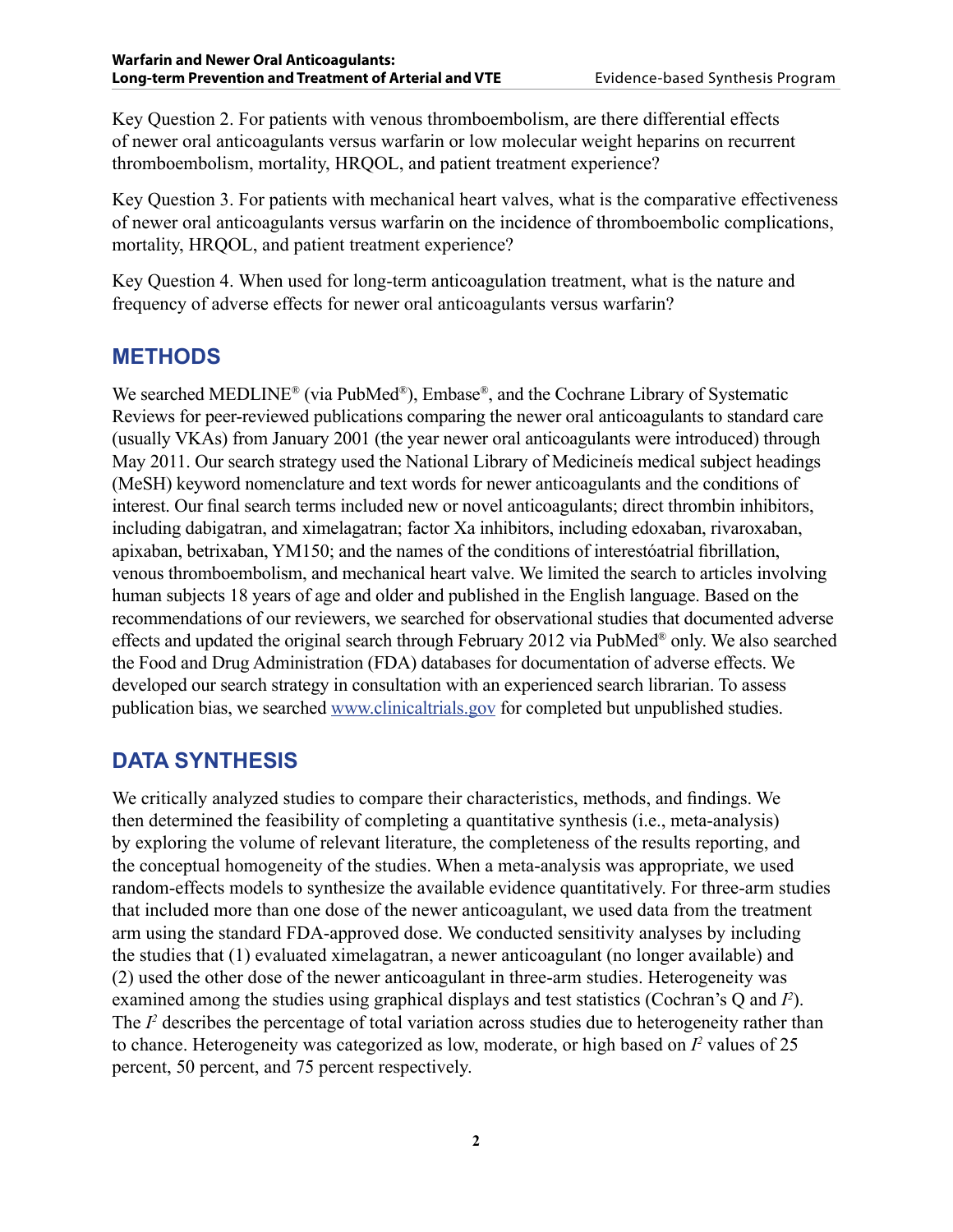The outcomes for this report were binary; therefore we summarized these outcomes by a weighted-effect measure for proportions (e.g., risk ratio). We present summary estimates and 95 percent confidence intervals (CIs). When there were statistically significant treatment differences, we estimated the absolute treatment effect by calculating the risk difference. Risk difference was calculated using the median event rate from the control treatments and the summary risk ratio. For KQ 4 (adverse effects), analyses were compared for consistency across conditions, and a sensitivity analysis was performed to examine the effect of ximelagatran (withdrawn from the market due to liver toxicity).

## **RATING THE BODY OF EVIDENCE**

In addition to rating the quality of individual studies, we evaluated the overall strength of evidence (SOE) for each KQ by assessing the following domains: risk of bias, consistency, directness, precision, strength of association (magnitude of effect), and publication bias. These domains were considered qualitatively, and a summary rating of high, moderate, low, or insufficient SOE was assigned after discussion by two reviewers.

## **PEER REVIEW**

The draft version of the report was reviewed by technical experts and clinical leadership. A transcript of their comments is in an appendix of the full report, which elucidates how each comment was considered in the final report.

## **RESULTS**

We identified 594 unique citations from a combined search of MEDLINE (via PubMed,  $n =$ 338), Embase ( $n = 178$ ), and the Cochrane Database of Systematic Reviews ( $n = 78$ ). Manual searching of included study bibliographies and review articles identified an additional 17 citations for a total of 611 citations. After applying inclusion/exclusion criteria at the title-andabstract level, 80 full-text articles were retrieved and screened. Of these, 56 were excluded at the full-text screening stage, leaving 24 articles (representing 8 unique studies) for data abstraction. All studies compared newer anticoagulants to adjusted-dose warfarin; there were no direct comparisons between newer anticoagulants. Our search of www.clinicaltrials.gov did not suggest publication bias. A separate search of the observational study literature yielded 369 references. Manual searches and reviewer suggestions added an additional 8 articles. After applying our eligibility criteria, 28 articles were retrieved and screened at the full-text level. Of these, 10 articles (including 7 unique studies) were retained for data abstraction.

#### **Key Question 1. For patients with chronic nonvalvular AF, what is the comparative effectiveness of long-term anticoagulation using newer oral anticoagulants versus warfarin on stroke incidence, mortality, health-related quality of life (HRQOL), and patient treatment experience?**

 Five good-quality studies, involving 57,908 patients compared newer anticoagulants (FXa, two studies; DTI, three studies) with adjusted-dose warfarin. The mean age of participants was over 70 years; about 55 percent were men and CHADS2 scores averaged from 2.1 to 3.5. Key exclusion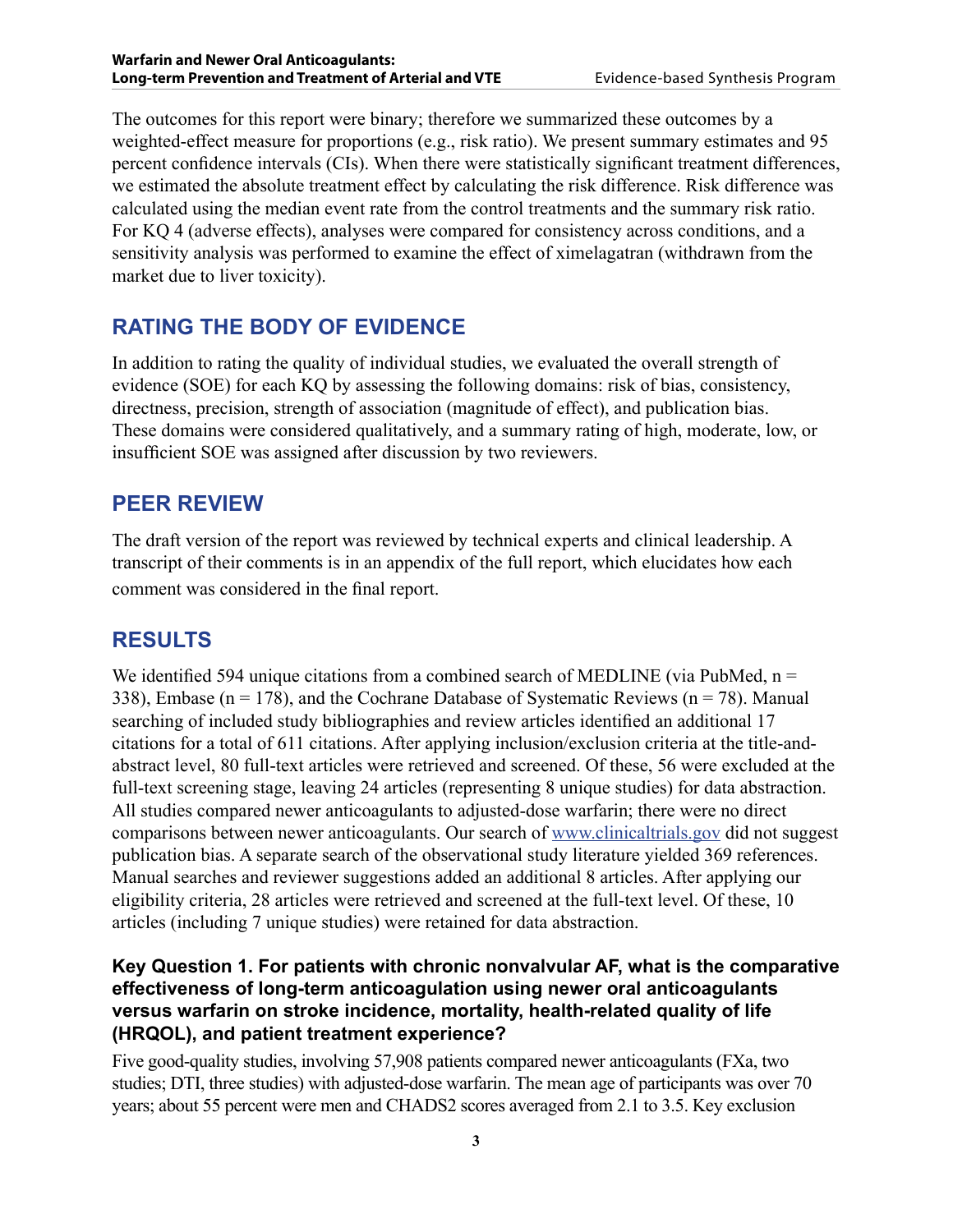criteria were marked renal impairment, aspirin use of more than 100 to 165 mg, uncontrolled hypertension, prior stroke, significant anemia, and platelet count lower than 90,000 to 100,000. In the control groups, the percentage of time in the INR target range was 55 to 68 percent (median 66%).

Table ES-1 summarizes the findings and SOE for each major outcome. In brief, newer anticoagulants were associated with a lower rate of all-cause mortality compared with warfarin (high SOE). Newer anticoagulants were also associated with fewer hemorrhagic strokes (moderate SOE). For these outcomes, we estimated the absolute risk difference to be 8 fewer deaths and 4 fewer hemorrhagic strokes for every 1000 patients treated with the newer anticoagulants compared with adjusted-dose warfarin over approximately 2 years of treatment. The difference in bleeding-related outcomes is dependent in part on the quality of adjusted-dose warfarin treatment; these studies reported rates of time in therapeutic range that were similar to those observed in the Veterans Health Administration (VHA). Except for discontinuations due to adverse effects, other outcomes also favored newer anticoagulants; however, they were not statistically significant. No studies reported effects on patient experience or HRQOL.

In addition to these findings, we evaluated subgroup analyses from the primary trials. These analyses showed no differential effects on stroke prevention (interaction effects) for individuals with a history of cerebrovascular accidents, impaired renal function, or older age. However, these analyses suggest that some bleeding complications with dabigatran compared with warfarin may be increased in patients older than age 75 and at centers with high-quality warfarin treatment. The effects of impaired renal function were mixed, showing no interaction effect in one analysis and a differential risk of gastrointestinal bleeding with rivaroxaban in another analysis.

|                                           |                                                         | <b>Domains Pertaining to SOE</b> | <b>SOE</b>        |                          |                                                                                   |
|-------------------------------------------|---------------------------------------------------------|----------------------------------|-------------------|--------------------------|-----------------------------------------------------------------------------------|
| <b>Number</b><br>of Studies<br>(Subjects) | <b>Risk of Bias:</b><br><b>Study Design/</b><br>Quality | <b>Consistency</b>               | <b>Directness</b> | <b>Precision</b>         | Effect Estimate (95% CI)                                                          |
| <b>All-cause mortality</b>                |                                                         |                                  |                   |                          | <b>High SOE</b>                                                                   |
| 3(44, 442)                                | RCT/Good                                                | Consistent                       | <b>Direct</b>     | Precise                  | $RR = 0.88$ (0.82 to 0.95)<br>$RD = 8$ (3 to 11) fewer<br>deaths/1000             |
| <b>VTE-related mortality</b>              |                                                         |                                  |                   | <b>Moderate SOE</b>      |                                                                                   |
| 2 (30,299)                                | RCT/Good                                                | Some<br>inconsistency            | <b>Direct</b>     | Some<br>imprecision      | $RR = 0.77$ (0.57 to 1.02)                                                        |
| <b>Ischemic stroke</b>                    |                                                         |                                  |                   | <b>Moderate SOE</b>      |                                                                                   |
| 3(44, 442)                                | RCT/Good                                                | Consistent                       | <b>Direct</b>     | Some<br>imprecision      | $RR = 0.89$ (0.78 to 1.02)                                                        |
| <b>Hemorrhagic stroke</b>                 |                                                         |                                  |                   | <b>Moderate SOE</b>      |                                                                                   |
| 3(44, 442)                                | RCT/Good                                                | Some<br>inconsistency            | <b>Direct</b>     | Some<br>imprecision      | $RR = 0.46 (0.31 to 0.68)$<br>$RD = 4$ (2 to 5) fewer<br>hemorrhagic strokes/1000 |
| Discontinuation due to adverse effects    |                                                         |                                  |                   | Low SOE                  |                                                                                   |
| 3(44,502)                                 | RCT/Good                                                | Important<br>inconsistency       | <b>Direct</b>     | Important<br>imprecision | $RR = 1.26 (0.86 to 1.84)$                                                        |
| <b>Major bleeding</b>                     |                                                         |                                  |                   | <b>Low SOE</b>           |                                                                                   |
| 3(44, 474)                                | RCT/Good                                                | Important<br>inconsistency       | <b>Direct</b>     | Some<br>imprecision      | $RR = 0.88$ (0.70 to 1.09)                                                        |

**Table ES-1. Summary of the strength of evidence for KQ 1—chronic AF** 

Abbreviations: CI = confidence interval;  $RCT$  = randomized controlled trial;  $RD$  = risk difference;  $RR$  = risk ratio;  $SOE$  = strength of evidence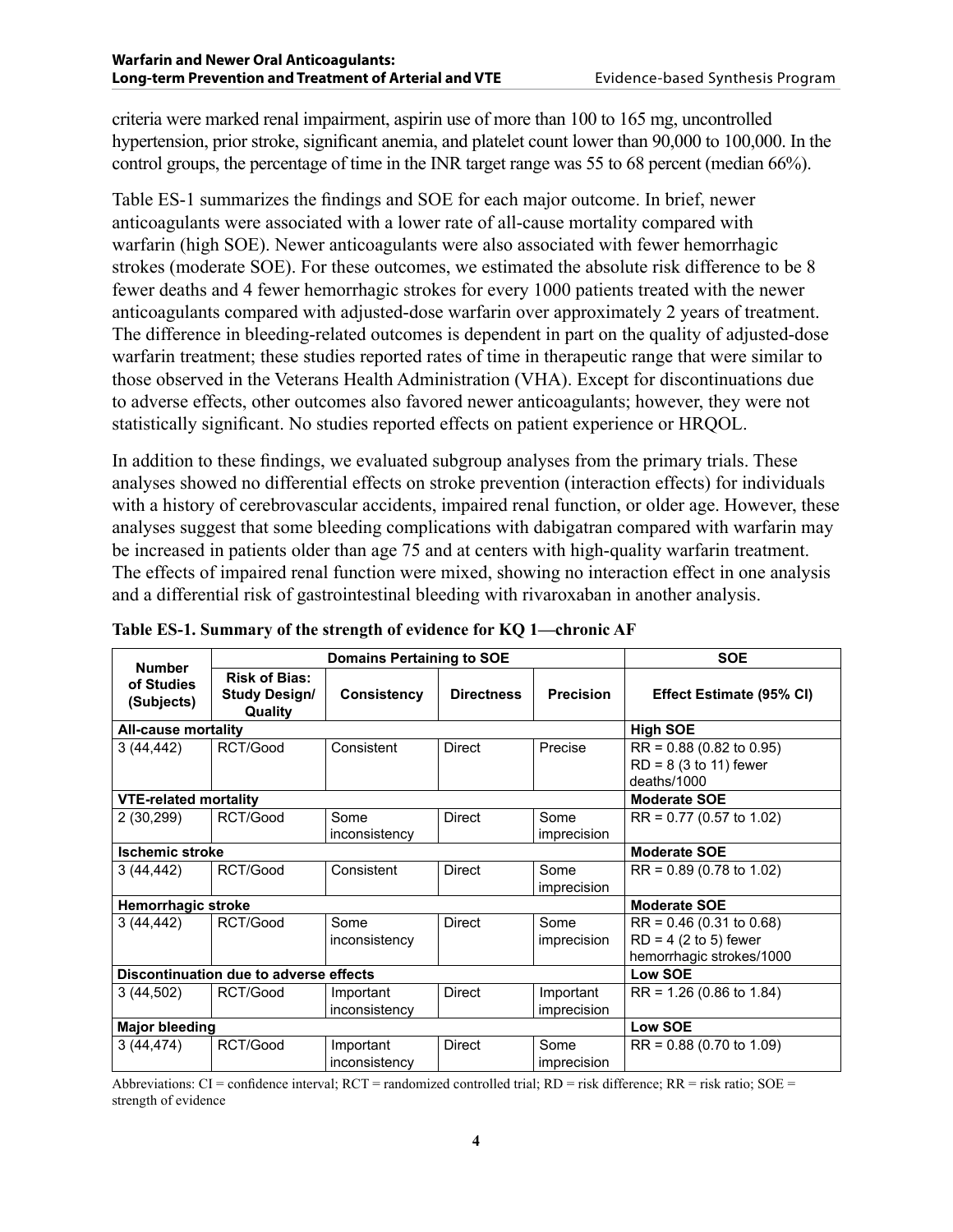#### **Key Question 2. For patients with venous thromboembolism, are there differential effects of newer oral anticoagulants versus warfarin or low molecular weight heparins on recurrent thromboembolism, mortality, HRQOL, and patient treatment experience?**

Three good-quality studies, involving 8,477 patients compared newer anticoagulants (FXa, one study; DTI, two studies) to adjusted-dose warfarin. The average age of participants was 50 to 55 years; about 56 percent were men. Key exclusion criteria were marked renal impairment and, less commonly, prior stroke or low platelet count. In the control groups, the percentage of time in the INR target range was 58 to 61 percent (median 60%).

Table ES-2 summarizes the findings and SOE for each major outcome. In comparison with the chronic AF studies, there were fewer studies and patients enrolled as well as shorter duration of followup for this population. The summary risk ratio favored newer anticoagulants for all-cause mortality, VTE-related mortality, recurrent VTE, and major bleeding, but in each instance the CI included no effect. Overall, these results support the conclusion that newer anticoagulants are no worse than adjusted-dose warfarin for major clinical outcomes. No studies reported effects on patient experience or HRQOL.

|                                           | <b>Domains Pertaining to SOE</b>                        |                       |                   | <b>SOE</b>               |                            |
|-------------------------------------------|---------------------------------------------------------|-----------------------|-------------------|--------------------------|----------------------------|
| <b>Number</b><br>of Studies<br>(Subjects) | <b>Risk of Bias:</b><br><b>Study Design/</b><br>Quality | <b>Consistency</b>    | <b>Directness</b> | <b>Precision</b>         | Effect Estimate (95% CI)   |
| <b>All-cause mortality</b>                |                                                         |                       |                   |                          | <b>Moderate SOE</b>        |
| 2 (5988)                                  | RCT/Good                                                | Consistent            | Direct            | Some<br>imprecision      | $RR = 0.83$ (0.59 to 1.18) |
| <b>VTE-related mortality</b>              |                                                         |                       |                   | Low SOE                  |                            |
| 2 (5988)                                  | RCT/Good                                                | Consistent            | Direct            | Important<br>imprecision | $RR = 0.56 (0.19 to 1.69)$ |
| <b>Recurrent DVT/PE</b>                   |                                                         |                       |                   | <b>Moderate SOE</b>      |                            |
| 2 (5988)                                  | RCT/Good                                                | Some<br>inconsistency | <b>Direct</b>     | Some<br>imprecision      | $RR = 0.85 (0.54 to 1.33)$ |
| Discontinuation due to adverse effects    |                                                         |                       |                   | <b>Moderate SOE</b>      |                            |
| 2 (5988)                                  | RCT/Good                                                | Consistent            | Direct            | Some<br>imprecision      | $RR = 1.19$ (0.93 to 1.51) |
| <b>Major bleeding</b>                     |                                                         |                       |                   | <b>Moderate SOE</b>      |                            |
| 2 (5988)                                  | RCT/Good                                                | Consistent            | Direct            | Some<br>imprecision      | $RR = 0.77$ (0.49 to 1.20) |

|  |  | Table ES-2. Summary of the strength of evidence for KQ 2-venous thromboembolism |
|--|--|---------------------------------------------------------------------------------|
|  |  |                                                                                 |

Abbreviations:  $CI =$  confidence interval;  $NA =$  not applicable;  $NR =$  not reported;  $RCT =$  randomized controlled trial;  $RR =$  risk ratio; SOE = strength of evidence

#### **Key Question 3. For patients with mechanical heart valves, what is the comparative effectiveness of newer oral anticoagulants versus warfarin on the incidence of thromboembolic complications, mortality, HRQOL, and patient treatment experience?**

We did not identify any published studies that compared newer anticoagulants to adjusted-dose warfarin in patients with mechanical heart valves. We identified one ongoing, Phase II trial of dabigatran from our search of www.clinicaltrials.gov.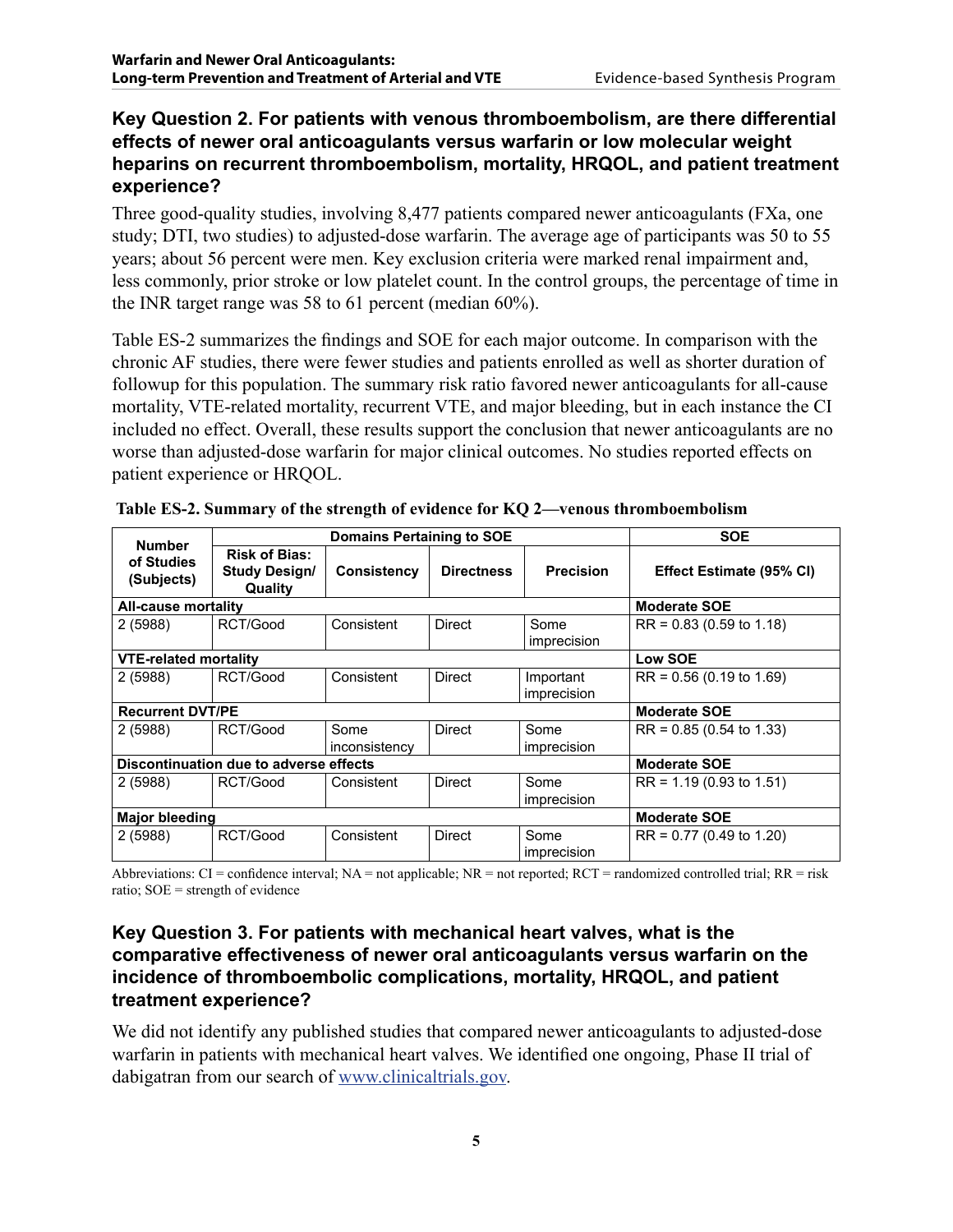#### **Key Question 4. When used for long-term anticoagulation treatment, what is the nature and frequency of adverse effects for newer oral anticoagulants versus warfarin?**

 The adverse effects of newer oral anticoagulants compared with adjusted-dose warfarin were generally consistent across treatment indications. After excluding the ximelagatran studies, the summary risk ratio for discontinuation due to adverse effects was higher for newer anticoagulants, drug classes. *Major bleeding* was lower for newer oral anticoagulants, but this effect was not patients treated with dabigatran and rivaroxaban compared with warfarin. The efflux of dabigatran by p-glycoprotein transporters into the gastrointestinal tract may be a mechanism for this finding. Subgroup analyses from clinical trials and FDA reports suggest that bleeding risk may be increased in older adults and in those with impaired renal function. Further, the differential bleeding risk may be related to the quality of warfarin anticoagulation. but this result was not statistically significant. The effects on bleeding rates are complex. *Fatal bleeding* was significantly lower for newer oral anticoagulants, an effect that was consistent across statistically significant and varied greatly across studies. In contrast, *gastrointestinal bleeding* was increased with newer oral anticoagulants. Gastrointestinal bleeding was significantly increased in

Another potential adverse effect is myocardial infarction. We found no increased risk when combining results from all studies. However, for dabigatran alone, we found an elevated risk  $(RR = 1.35)$  that approached statistical significance. A separate meta-analysis, primarily of shortterm trials, found a statistically significant increase in myocardial infarction or acute coronary syndrome (OR 1.33; 95% CI, 1.03 to 1.71). Liver dysfunction was substantially higher for ximelagatran, a drug withdrawn from the market due to this adverse effect. Elevated rates of liver dysfunction have not been seen with the other newer oral anticoagulants. The SOE was low for several outcomes because CIs included clinically important differences, and there was unexplained variability in treatment effects (Table ES-3).

| <b>Outcome</b>                                       | Strength of<br><b>Evidence</b> | Summary                                                                                                                                                                                                                                                                                                                                                                                                                     |
|------------------------------------------------------|--------------------------------|-----------------------------------------------------------------------------------------------------------------------------------------------------------------------------------------------------------------------------------------------------------------------------------------------------------------------------------------------------------------------------------------------------------------------------|
| Drug<br>discontinuation<br>due to adverse<br>effects | l ow                           | Across all indications, discontinuation due to adverse effects was higher<br>with newer oral anticoagulants (RR 1.23; 95% CI, 0.94 to 1.61), but the<br>95-percent CI was large and included no effect. In subgroup analysis, rates<br>of discontinuation were higher for dabigatran compared with FXa inhibitors.<br>A clinically important increase in drug discontinuation compared with<br>warfarin cannot be excluded. |
| Major bleeding                                       | Low                            | Across all indications, the risk of major bleeding was lower with newer<br>oral anticoagulants (RR 0.86; 95% CI, 0.71 to 1.04), but the 95-percent CI<br>was large and included no effect. A clinically important decrease in major<br>bleeding compared with warfarin cannot be excluded. In December 2011,<br>the FDA issued a notice that it was evaluating reports of serious bleeding<br>with dabigatran.              |
| Fatal bleeding                                       | Moderate                       | Across all indications, the risk of fatal bleeding was lower with newer oral<br>anticoaquiants (RR 0.59; 95% CI, 0.46 to 0.77). Risk difference was 1<br>fewer death per 1000 patients.                                                                                                                                                                                                                                     |
| Gastrointestinal<br>bleeding                         | Moderate                       | Across all indications, the risk of gastrointestinal bleeding was increased<br>with newer oral anticoagulants (RR 1.30; 95% CI, 1.17 to 1.49). Risk<br>difference was 1 additional gastrointestinal bleed per 1000 patients.                                                                                                                                                                                                |

**Table ES-3. Summary of findings for KQ 4—adverse effects**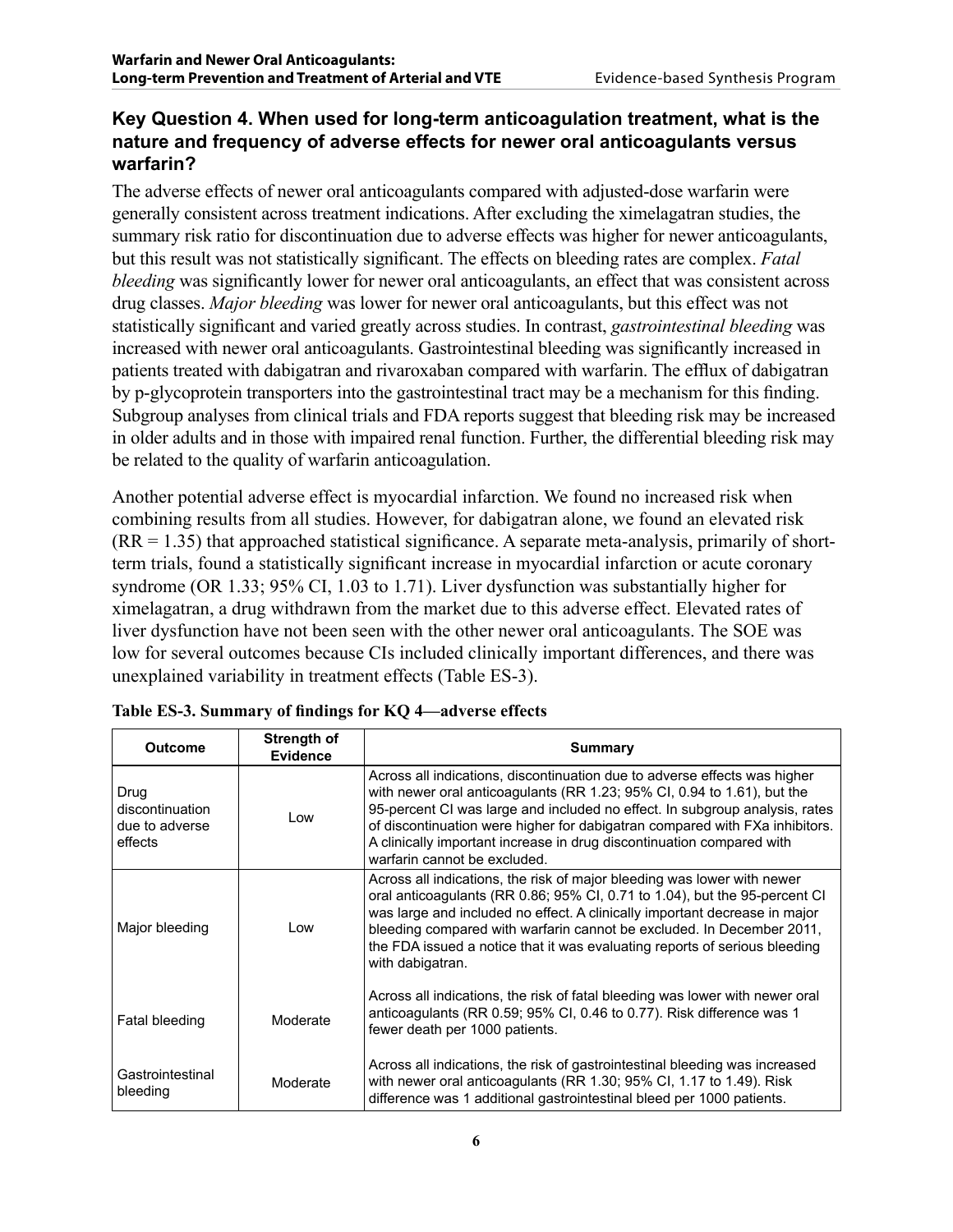| <b>Outcome</b>           | <b>Strength of</b><br><b>Evidence</b> | <b>Summary</b>                                                                                                                                                                                                                                                                                                                                        |
|--------------------------|---------------------------------------|-------------------------------------------------------------------------------------------------------------------------------------------------------------------------------------------------------------------------------------------------------------------------------------------------------------------------------------------------------|
| Myocardial<br>infarction | l ow                                  | Across all indications, the risk of myocardial infarction was not different with<br>newer oral anticoagulants (RR 1.02; 95% CI, 0.76 to 1.39). In a subgroup<br>analysis, the risk was increased with dabigatran (RR 1.35; CI, 0.99 to<br>1.85) compared with FXa inhibitors (RR 0.86; CI, 0.66 to 1.11); $p = 0.03$ for<br>between-group comparison. |
| Liver dysfunction        | Moderate                              | Across all indications, the risk of liver dysfunction was not different with<br>newer oral anticoagulants (RR 0.82; 95% CI, 0.61 to 1.11).                                                                                                                                                                                                            |

## **RECOMMENDATIONS FOR FUTURE RESEARCH**

We used a structured framework to identify gaps in evidence and classify why these gaps exist (Table ES-4).

**Table ES-4. Evidence gaps and future research** 

| <b>Evidence Gap</b>                                                                                                  | Reason                   | <b>Type of Studies to Consider</b>                                                            |
|----------------------------------------------------------------------------------------------------------------------|--------------------------|-----------------------------------------------------------------------------------------------|
| Absence of data for patients with<br>mechanical heart valves                                                         | Insufficient information | Multicenter RCTs                                                                              |
| Uncertain effects on patient experience<br>and health-related quality of life                                        | Insufficient information | Multicenter RCTs and/or qualitative<br>studies                                                |
| Uncertain relative benefits across and<br>within newer anticoagulant drug classes                                    | Insufficient information | Multicenter RCTs comparing newer<br>anticoagulants to each other and network<br>meta-analyses |
| Uncertain effects on health system costs                                                                             | Insufficient information | Budget impact analysis                                                                        |
| Effects on thrombosis and systemic<br>embolism when newer anticoagulants are<br>stopped prior to invasive procedures | Insufficient information | Pharmacokinetic studies; observational<br>studies                                             |
| Management of patients on newer<br>anticoagulants with bleeding complications                                        | Insufficient information | RCTs: observational studies                                                                   |
| Adverse effects with long-term use and in<br>usual clinical practice                                                 | Insufficient information | Observational studies                                                                         |

Abbreviation: RCT = randomized controlled trial

## **CONCLUSION**

Our review shows that the newer oral anticoagulants are a viable option for longterm anticoagulation. DTIs and FXa inhibitors have the advantage of more predictable anticoagulation, fewer drugñdrug interactions, and equivalent or better mortality and vascular outcomes compared with warfarin. However, the treatment benefits compared with warfarin are small and vary depending on the quality of warfarin anticoagulation. Also, no studies have evaluated these drugs in patients with mechanical heart valves, the drugs are costly, and the FDA is evaluating numerous reports of bleeding complications, particularly in older adults and those with severely impaired renal function. Because there are no head-to-head comparisons of newer anticoagulants, we were unable to determine if effects varied across drugs, and we had limited ability to test for differences between DTI and FXa drug classes.